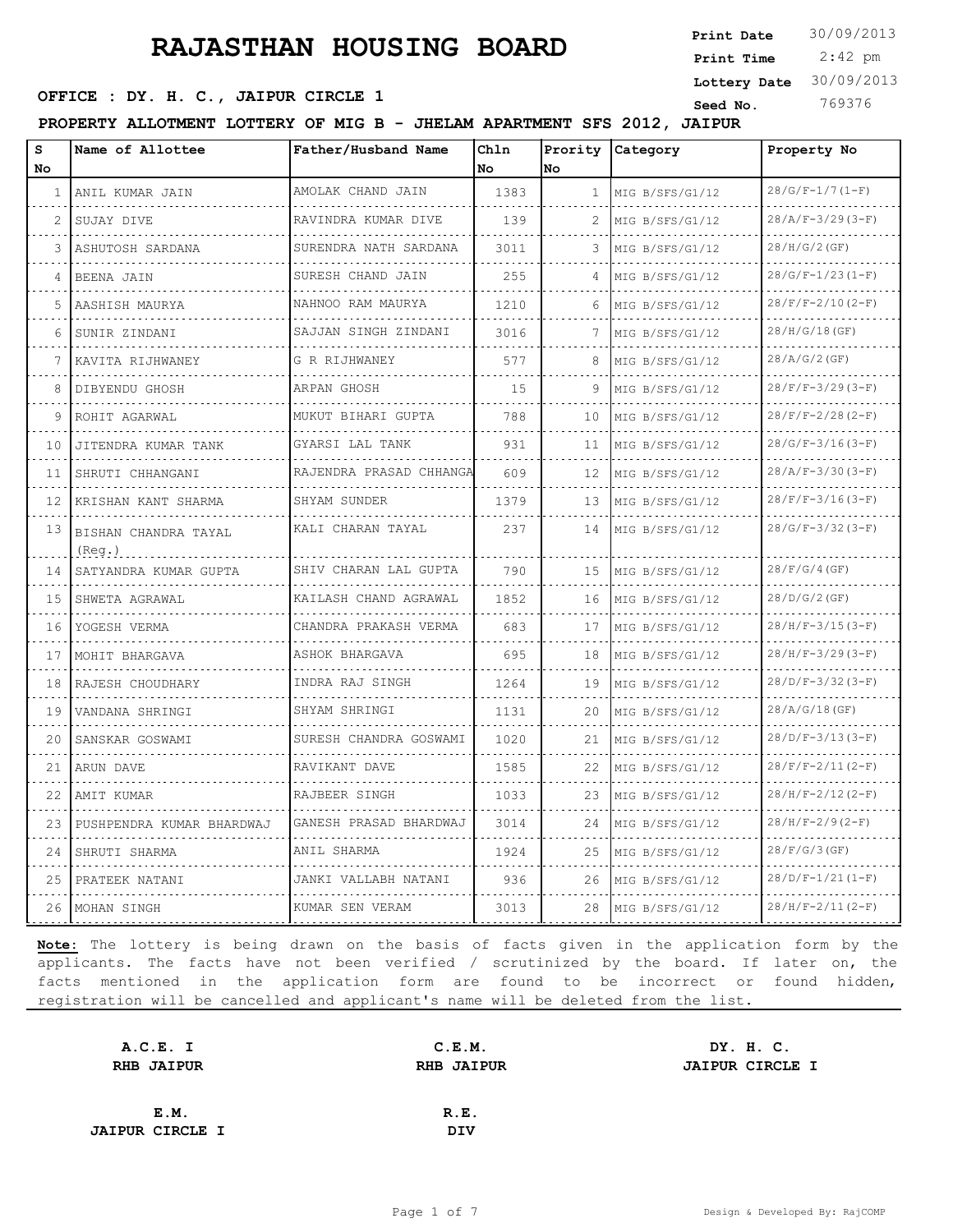2:42 pm **Print Date**  $30/09/2013$ **Print Time Lottery Date** 30/09/2013

### **OFFICE : DY. H. C., JAIPUR CIRCLE 1** Seed No. 369376

**PROPERTY ALLOTMENT LOTTERY OF MIG B - JHELAM APARTMENT SFS 2012, JAIPUR**

| S<br>No | Name of Allottee        | Father/Husband Name        | Chln<br>No | Prority<br>No | Category             | Property No                    |
|---------|-------------------------|----------------------------|------------|---------------|----------------------|--------------------------------|
| 27      | APOORVA KOTHARI<br>.    | MANI KANT KOTHARI<br>.     | 1747       | 29            | MIG B/SFS/G1/12      | $28/G/F-2/27(2-F)$             |
| 28      | SWAPNIL KALLA           | SATYA NARAYAN KALLA        | 460        | 30            | .<br>MIG B/SFS/G1/12 | $28/H/F-3/30 (3-F)$            |
| 29      | AJAY SINGH              | .<br><b>JASWANT SINGH</b>  | 760        | 31            | MIG B/SFS/G1/12      | 28/G/G/1(GF)                   |
| 30      | SUREDRA PAWAR           | RADHE SHYAM JANGIR         | 3018       | 32            | MIG B/SFS/G1/12      | $28/G/F-3/14(3-F)$             |
| 31      | KANTI CHAND SHARMA      | .<br>PRAHALAD RAY          | 977        | 33            | MIG B/SFS/G1/12      | $28/G/F-1/22(1-F)$             |
| 32      | MAHENDRA SINGH SAINI    | .<br>SONA RAM SAINI        | 3012       | 34            | MIG B/SFS/G1/12      | $28/F/F-1/21(1-F)$             |
| 33      | ASHISH KUMAR SINGH      | RAVENDRA PAL SINGH         | 3010       | 35            | MIG B/SFS/G1/12      | $28/H/F-1/24(1-F)$             |
| 34      | RAJEEV YADAV            | RAGHUVEER SINGH YADAV      | 3015       | 36            | MIG B/SFS/G1/12      | $28/H/F-2/25(2-F)$             |
| 35      | KRISHNA KATARIYA        | .<br>SURESH SINGH KATARIYA | 1773       | 37            | MIG B/SFS/G1/12      | $28/G/F-2/25(2-F)$             |
| 36      | ROHIT PARASHAR          | BHUSHAN LAL PARASHAR       | 443        | 38            | MIG B/SFS/G1/12      | 28/H/G/20(GF)                  |
| 37      | PRAKSHALITA CHATURVEDI  | R K CHATURVEDI             | 1236       | 39            | MIG B/SFS/G1/12      | 28/G/G/18 (GF)                 |
| 38      | TARUN BHATIA            | SUBHASH CHANDRA BHATIA     | 877        | 40            | MIG B/SFS/G1/12      | 28/G/G/4(GF)                   |
| 39      | MANJU GUPTA             | RATNESH KUMAR GUPTA        | 375        | 41            | MIG B/SFS/G1/12      | $28/H/F-1/23(I-F)$             |
| 40      | MUKESH KUMAR            | PRABHU LAL                 | 1903       | 42            | MIG B/SFS/G1/12      | <u>.</u><br>$28/A/F-2/28(2-F)$ |
| 41      | AJEET SINGH SOLANKI     | NARPAT SOLANKI             | 165        | 43            | MIG B/SFS/G1/12      | $28/A/F-1/7(1-F)$              |
| 42      | YADVENDRA SINGH CHAUHAN | RAGHVENDRA SINGH CHAUHA    | 1844       | 44            | MIG B/SFS/G1/12      | $28/A/F-1/5(I-F)$              |
| 43      | SHUBHRA JAIN            | ATUL JAIN                  | 3017       | 45            | MIG B/SFS/G1/12      | $28/H/F-3/32 (3-F)$            |
| 44      | RAKESH RUHIAL           | RAM CHANDRA                | 853        | 46            | MIG B/SFS/G1/12      | 28/G/G/20(GF)                  |
| 45      | RISHI ASHISH            | C S TAILOR                 | 78         | 47            | MIG B/SFS/G1/12      | $28/A/F-2/9(2-F)$              |
| 46      | VIJAY KUMAR AJMERA      | BHAG CHAND JAIN            | 288        | 48            | MIG B/SFS/G1/12      | 28/F/G/18(GF)                  |
| 47      | MANJULA SHARMA          | GOPAL LAL SHARMA           | 395        | 49            | MIG B/SFS/G1/12      | 28/D/G/3(GF)                   |
| 48      | SUHANI GUPTA            | <u>.</u><br>NAVEEN GUPTA   | 595        | 50            | MIG B/SFS/G1/12      | $28/G/F-3/31(3-F)$             |
| 49      | MADHUSUDAN TIWARI       | BALRAM TIWARI              | 2          | 51            | MIG B/SFS/G1/12      | $28/A/F-3/16(3-F)$             |
| 50      | SIYA RAM JAT            | RUP LAL JAT                | 1859       | 52            | MIG B/SFS/G1/12      | $28/F/G/20$ (GF)               |
| 51      | PRIYANKA                | RAMAVTAR RAGHUVANSHI       | 396        | 53            | MIG B/SFS/G1/12      | $28/H/F-2/27(2-F)$             |
| 52      | VIKAS SAXENA            | ASHOK KUMAR SAXENA         | 1022       | 55            | MIG B/SFS/G1/12      | $28/F/F-1/24(1-F)$             |

| A.C.E. I               | C.E.M.            | DY. H. C.              |
|------------------------|-------------------|------------------------|
| <b>RHB JAIPUR</b>      | <b>RHB JAIPUR</b> | <b>JAIPUR CIRCLE I</b> |
|                        |                   |                        |
| E.M.                   | R.E.              |                        |
| <b>JAIPUR CIRCLE I</b> | <b>DIV</b>        |                        |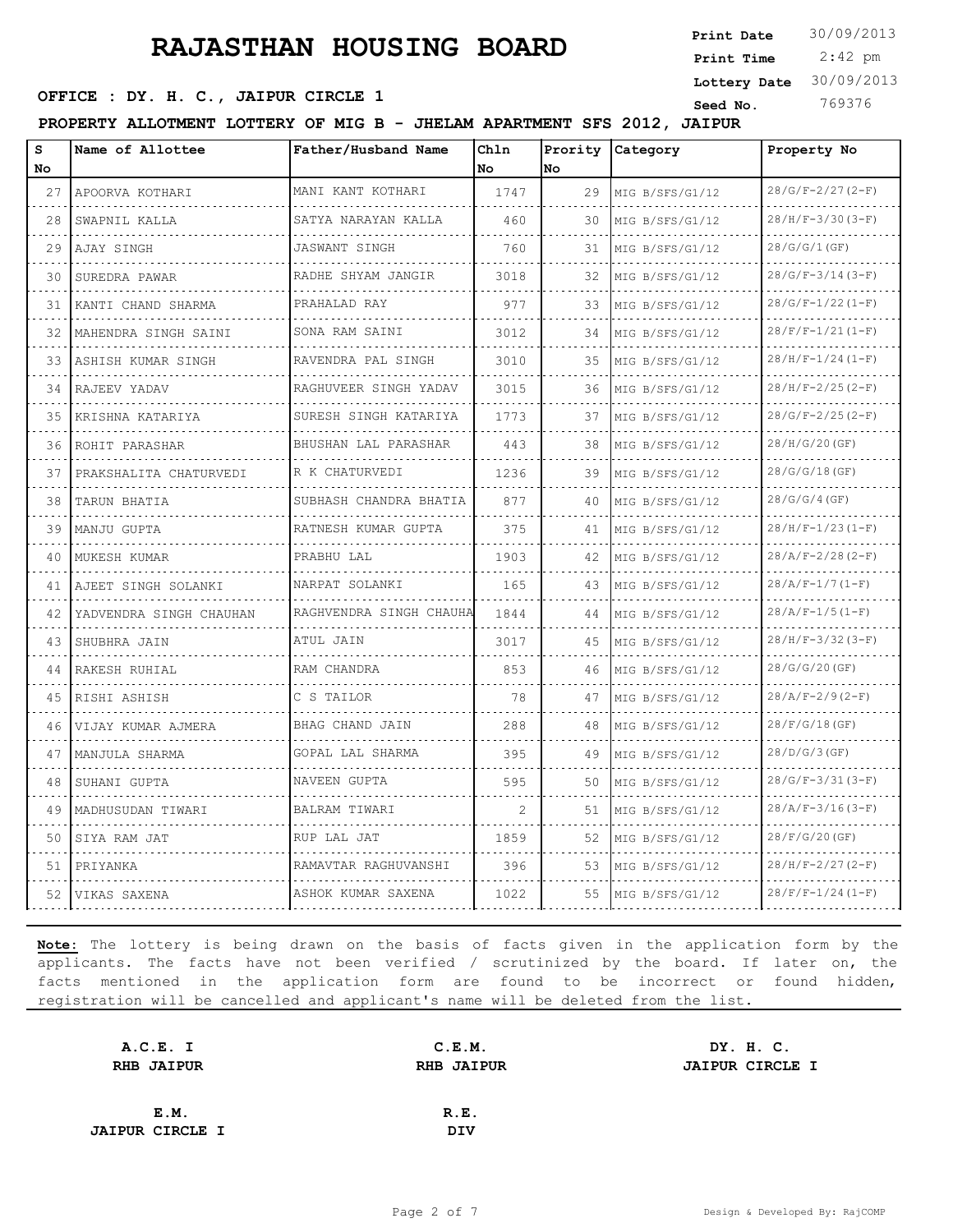**OFFICE : DY. H. C., JAIPUR CIRCLE 1** Seed No. 369376

| s  | Name of Allottee               | Father/Husband Name       | Ch1n      |    | Prority Category | Property No        |
|----|--------------------------------|---------------------------|-----------|----|------------------|--------------------|
| No |                                |                           | <b>No</b> | No |                  |                    |
| 53 | PIYUSH MATHUR                  | AWADG BIHARI MATHUR       | 1735      | 56 | MIG B/SFS/G1/12  | $28/F/F-1/22(1-F)$ |
| 54 | SUNIL KUMAR MEENA              | RAMJI LAL MEENA           | 112       | 57 | MIG B/SFS/G1/12  | 28/F/G/17(GF)      |
| 55 | MAHENDRA LODHA & ASHA<br>LODHA | KIRODI MAL LODHA & MAHE   | 1582      | 58 | MIG B/SFS/G1/12  | $28/G/F-2/11(2-F)$ |
| 56 | KRISHNENDU GHOSH               | ARPAN GHOSH               | 670       | 59 | MIG B/SFS/G1/12  | $28/H/F-3/13(3-F)$ |
| 57 | AJAY KUMAR GOYAL               | HARI SHANKER GOYAL        | 3009      | 60 | MIG B/SFS/G1/12  | $28/D/F-1/23(I-F)$ |
| 58 | SNEHLATA SHARMA                | RAM NIWAS                 | 556       |    | MIG B/SFS/G1/12  | $28/G/F-1/24(I-F)$ |
| 59 | RAJENDRA SINGH                 | GYARSHI LAL               | 1181      | 2  | MIG B/SFS/G1/12  | $28/D/F-1/6(1-F)$  |
| 60 | JAGRANI PANCHOLI (Ret.)        | RADHA CHARAN UPADHAYA     | 129       | 3  | MIG B/SFS/G1/12  | $28/D/F-1/7(1-F)$  |
| 61 | GHANSHYAM MEENA                | UMRAV MEENA               | 483       | 4  | MIG B/SFS/G1/12  | $28/G/F-1/5(I-F)$  |
| 62 | BHAGWAN DAS AGARWAL            | CHAMPA LAL                | 1359      | 5  | MIG B/SFS/G1/12  | $28/D/F-1/5(I-F)$  |
| 63 | SATYA NARAYAN SHARMA           | BDRI NARAYAN SHARMA       | 1203      | 6  | MIG B/SFS/G1/12  | $28/F/F-1/23(I-F)$ |
| 64 | ALOK UJJAWAL<br>.              | SOBHAGYA MAL JAIN<br>.    | 3022      |    | MIG B/SFS/G1/12  | 28/A/G/20(GF)      |
| 65 | MANOJ SHARMA                   | CHANDRA PRAKASH SHARMA    | 1176      | 8  | MIG B/SFS/G1/12  | 28/A/G/19(GF)      |
| 66 | UMA DATTA TRIPATHI (Ret.)      | MAHABALI TRIPATHI         | 1150      | 9  | MIG B/SFS/G1/12  | $28/G/F-2/12(2-F)$ |
| 67 | SURESH CHAND YADAV             | RAGHUBER DAYAL YADAV<br>. | 954       | 10 | MIG B/SFS/G1/12  | 28/D/G/19(GF)      |
| 68 | RANVEER SINGH YADAV            | BHUDHIDHAR YADAV          | 1153      | 11 | MIG B/SFS/G1/12  | $28/A/F-3/32(3-F)$ |
| 69 | RAM DAYAL GUPTA (Ret.)         | KALYAN SAHAY GUPTA        | 919       | 12 | MIG B/SFS/G1/12  | $28/F/F-2/9(2-F)$  |
| 70 | SHARDA DAYMA                   | LAXMI NARAIN DAYMA        | 1183      | 13 | MIG B/SFS/G1/12  | $28/G/F-3/13(3-F)$ |
| 71 | SURAJ BHAN (Ret.)              | RAMJI LAL                 | 3021      | 14 | MIG B/SFS/G1/12  | 28/G/G/3(GF)       |
| 72 | SUBHASH CHAND NEHRA (Ret.)     | SATYAVIR SINGH            | 3020      | 15 | MIG B/SFS/G1/12  | 28/H/G/19(GF)      |
| 73 | MAHAVIR PRASAD SAIRUNDIA       | BANSIDHAR SAIRUNDIA       | 655       | 16 | MIG B/SFS/G1/12  | $28/A/F-2/25(2-F)$ |
| 74 | VIRENDRA LAL SHARMA            | SUDAMA LAL SHARMA         | 759       | 17 | MIG B/SFS/G1/12  | $28/H/F-2/10(2-F)$ |
| 75 | AKRAM MOHAMMED                 | BABUDDIN                  | 1536      | 18 | MIG B/SFS/G1/12  | $28/D/F-3/31(3-F)$ |
| 76 | JASWANT SINGH MARU (Ret.)      | DOLAT SINGH MARU          | 3019      | 19 | MIG B/SFS/G1/12  | $28/A/F-2/26(2-F)$ |
| 77 | BHAGWAN LAL GUPTA              | KALYAN PRASAD GUPTA       | 1880      | 20 | MIG B/SFS/G1/12  | $28/G/F-2/9(2-F)$  |
| 78 | CHANCHAL PANDEY                | GIRISH DIXIT              | 3024      | 21 | MIG B/SFS/G1/12  | $28/F/F-2/25(2-F)$ |

**Note:** The lottery is being drawn on the basis of facts given in the application form by the applicants. The facts have not been verified / scrutinized by the board. If later on, the facts mentioned in the application form are found to be incorrect or found hidden, registration will be cancelled and applicant's name will be deleted from the list.

| A.C.E. I               | C.E.M.            | DY. H. C.              |  |
|------------------------|-------------------|------------------------|--|
| <b>RHB JAIPUR</b>      | <b>RHB JAIPUR</b> | <b>JAIPUR CIRCLE I</b> |  |
|                        |                   |                        |  |
| E.M.                   | R.E.              |                        |  |
| <b>JAIPUR CIRCLE I</b> | DIV               |                        |  |

 2:42 pm **Print Date**  $30/09/2013$ **Print Time Lottery Date** 30/09/2013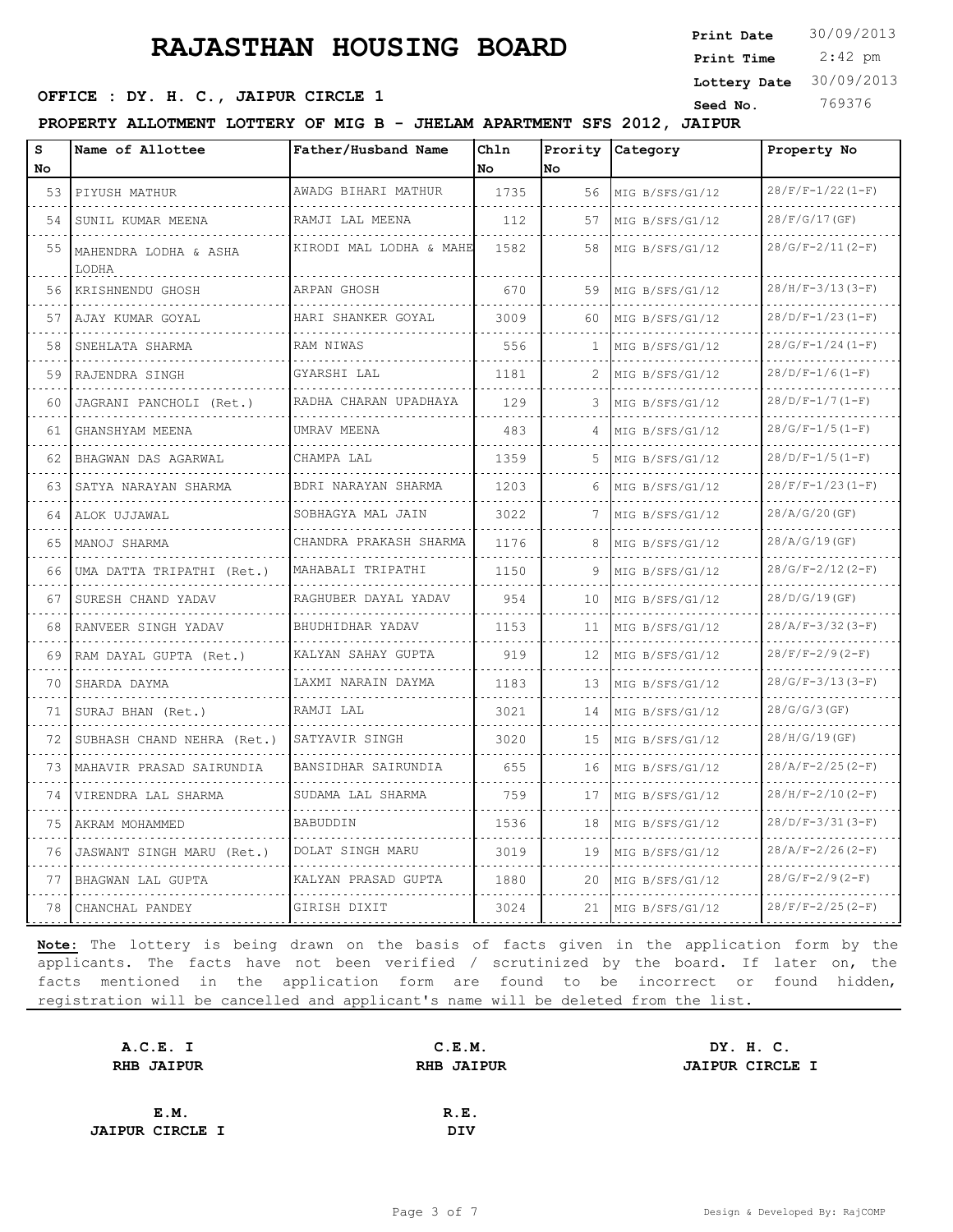2:42 pm **Print Date**  $30/09/2013$ **Print Time Lottery Date** 30/09/2013

### **OFFICE : DY. H. C., JAIPUR CIRCLE 1** Seed No. 369376

**PROPERTY ALLOTMENT LOTTERY OF MIG B - JHELAM APARTMENT SFS 2012, JAIPUR**

| s<br><b>No</b> | Name of Allottee            | Father/Husband Name      | Chln<br>No. | <b>No</b>    | Prority Category     | Property No        |
|----------------|-----------------------------|--------------------------|-------------|--------------|----------------------|--------------------|
| 79             | MAINPAL SINGH               | T R LAKHTAKIA            | 712         | 22           | MIG B/SFS/G1/12      | $28/G/F-1/8(I-F)$  |
| 80             | BHOLA RAM GUPTA             | .<br>BADRI NARAYAN GUPTA | 64          | 23           | .<br>MIG B/SFS/G1/12 | $28/H/F-2/28(2-F)$ |
| 81             | DEEPAK KUMAR SHARMA         | PRAKASH NARYAN SHARMA    | 1050        | 24           | MIG B/SFS/G1/12      | 28/G/G/2(GF)       |
| 82             | OM PRAKASH SHARMA           | RAMESHWAR LAL SHARMA     | 1333        | 25.          | MIG B/SFS/G1/12      | $28/F/F-3/32(3-F)$ |
| 83             | MADAN MOHAN GUPTA           | RAM SWAROOP GUPTA        | 987         | 26           | MIG B/SFS/G1/12      | $28/A/F-2/27(2-F)$ |
| 84             | VINITA CHAUHAN              | NAVEEN CHAUHAN           | 356         | 27           | MIG B/SFS/G1/12      | $28/D/F-1/24(1-F)$ |
| 85             | ASHOK KUMAR DHAKA           | NORANG SINGH DHAKA       | 3023        | 28           | MIG B/SFS/G1/12      | $28/F/F-1/5(1-F)$  |
| 86             | MAHIPAL SINGH               | JHOONNU SINGH            | 1266        | 29           | MIG B/SFS/G1/12      | $28/G/F-3/29(3-F)$ |
| 87             | <b>BAL MUKAND</b>           | SITA RAM                 | 852         | 30           | MIG B/SFS/G1/12      | $28/D/F-3/14(3-F)$ |
| 88             | MONIKA BHATIA               | AMOL BHATIA              | 403         | $\mathbf{1}$ | MIG B/SFS/G2/12      | $28/A/F-1/23(I-F)$ |
| 89             | POONAM ABHAY SINGH          | ABHAY KUMAR SINGH        | 1104        |              | MIG B/SFS/G2/12      | $28/F/F-3/13(3-F)$ |
| 90             | ABHISHEK SHARMA             | JAGDISH SHARMA           | 883         | 3.           | MIG B/SFS/G2/12      | $28/A/F-1/6(I-F)$  |
| 91             | NARESH SHARMA               | RAMNIWAS                 | 1092        | 4            | MIG B/SFS/G2/12      | $28/G/F-2/27(2-F)$ |
| 92             | SUBHASH CHANDER ARYA        | NIAMAT RAI               | 1223        | .5.          | MIG B/SFS/G2/12      | 28/D/G/20(GF)      |
| 93             | AMBIKA SHARMA               | G. P. SHARMA             | 1835        | 6            | MIG B/SFS/G2/12      | $28/G/F-3/30(3-F)$ |
| 94             | MOHAMMAD KHAN TELI          | CHIRANJI KHAN TELI       | 3025        | 7            | MIG B/SFS/G2/12      | 28/H/G/4(GF)       |
| 95             | JAI LAXMI DUA               | KAMAL KISHOR DUA         | 1496        | 8            | MIG B/SFS/G2/12      | 28/A/G/1(GF)       |
| 96             | NARENDRA KUMAR AGARWAL<br>. | RAM KISHOR AGARWAL       | 1885        | 9            | MIG B/SFS/G2/12      | 28/A/G/17(GF)      |
| 97             | MITHILESH YADAV             | PRABHU DAYAL YADAV       | 851         | 10           | MIG B/SFS/G2/12      | $28/H/F-1/8(I-F)$  |
| 98             | MUMTAJ BEGAM                | ABDUL GAFFAR             | 159         | 11           | MIG B/SFS/G2/12      | $28/A/F-2/10(2-F)$ |
| 99             | SWAPNESH TATERH             | P K TATERH               | 1504        | 12           | MIG B/SFS/G2/12      | $28/G/F-3/15(3-F)$ |
| 100            | VIRENDRA SINGH              | RAM SWAROOP SINGH        | 3027        | 13           | MIG B/SFS/G2/12      | 28/H/G/1(GF)       |
| 101            | HEMANT KUMAR DARGAN         | OM PRAKASH DARGAN        | 943         | 1.5          | MIG B/SFS/G2/12      | $28/G/F-1/21(I-F)$ |
| 102            | GIRDHARI LAL SHARMA         | HANUMAN PRASAD SHARMA    | 918         | 16           | MIG B/SFS/G2/12      | 28/A/G/4(GF)       |
| 103            | SUMER SINGH GALUNDIA        | SHIV SINGH GALUNDIA      | 1932        | 17           | MIG B/SFS/G2/12      | $28/F/F-2/26(2-F)$ |
| 104            | GEETA BHATIA                | ANOOP BHATIA             | 196         | 18           | MIG B/SFS/G2/12      | $28/A/F-3/15(3-F)$ |

| A.C.E. I               | C.E.M.            | DY. H. C.              |
|------------------------|-------------------|------------------------|
| <b>RHB JAIPUR</b>      | <b>RHB JAIPUR</b> | <b>JAIPUR CIRCLE I</b> |
|                        |                   |                        |
| E.M.                   | R.E.              |                        |
| <b>JAIPUR CIRCLE I</b> | <b>DIV</b>        |                        |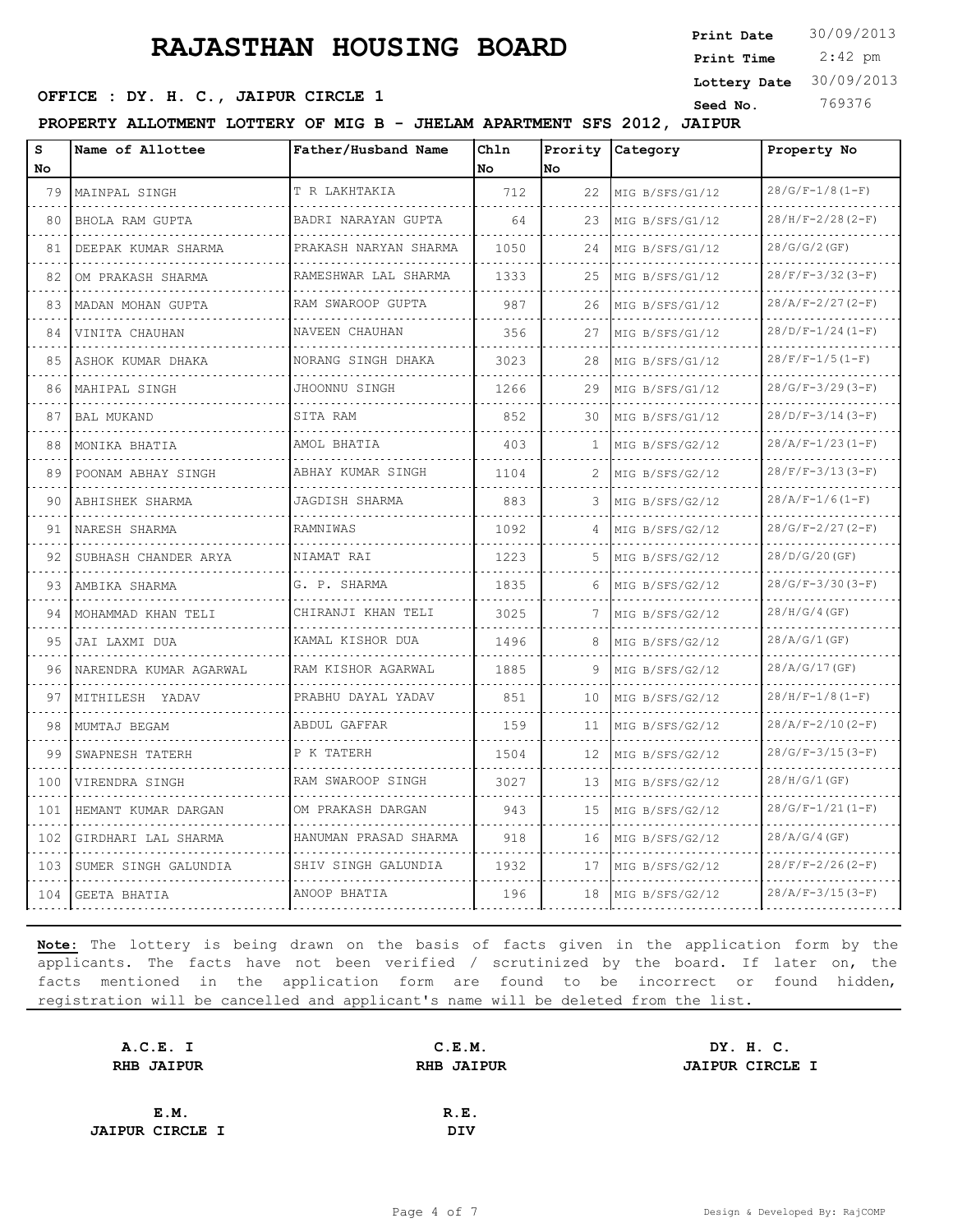**PROPERTY ALLOTMENT LOTTERY OF MIG B - JHELAM APARTMENT SFS 2012, JAIPUR**

| s        | Name of Allottee         | Father/Husband Name        | Ch1n |     | Prority Category | Property No         |
|----------|--------------------------|----------------------------|------|-----|------------------|---------------------|
| No       |                          |                            | No   | No. |                  |                     |
| 105      | CHANDRA BHAN DHAMIJA     | DUNICHAND DHAMIJA<br>.     | 1710 | 19  | MIG B/SFS/G2/12  | 28/A/G/3(GF)        |
| 106      | NEHA JAIN                | DINESH KUMAR JAIN          | 1086 | 20  | MIG B/SFS/G2/12  | $28/F/F-3/14(3-F)$  |
| 107      | ISHWAR DASS KHATRI       | <b>JASWANT RAM</b>         | 1243 | 21  | MIG B/SFS/G2/12  | $28/F/F-3/30(3-F)$  |
| 108      | APURVA SHAMRA            | SHITAL PRASAD SHARMA<br>.  | 189  | 22  | MIG B/SFS/G2/12  | $28/G/F-2/12(2-F)$  |
| 109      | KAILASH CHOUDHARY        | LAXMI NARAYAN CHOUDHARY    | 996  | 23  | MIG B/SFS/G2/12  | $28/A/F-1/21(I-F)$  |
| 110<br>. | SUJJAN KUMAR POONIA      | SHISH PAL POONIA           | 243  | 24  | MIG B/SFS/G2/12  | $28/A/F-3/13(3-F)$  |
| 111<br>. | SANDEEP KUMAR            | PHOOL SINGH                | 49   | 25  | MIG B/SFS/G2/12  | 28/F/G/1(GF)        |
| 112      | AAROOSHI KOTHARI         | MANI KANT KOTHARI          | 623  | 26  | MIG B/SFS/G2/12  | $28/H/F-1/5(1-F)$   |
| 113<br>. | SAVITARI DEVI            | SHISH PAL POONIA           | 554  | 27  | MIG B/SFS/G2/12  | $28/G/F-2/10(2-F)$  |
| 114<br>. | PRIYA PARSOYA            | CHHAGAN LAL PARSOYA<br>.   | 1361 | 28  | MIG B/SFS/G2/12  | $28/F/F-1/6(1-F)$   |
| 115      | DIKSHANT GAUR            | PREM KUMAR GAUR            | 1219 | 29  | MIG B/SFS/G2/12  | $28/H/F-3/14(3-F)$  |
| 116<br>. | PRAVEEN KUMAR JAIN       | PREM CHAND JAIN            | 718  | 30  | MIG B/SFS/G2/12  | 28/D/G/4(GF)        |
| 117<br>. | RAMNIWAS BHADU           | HET RAM BHADU              | 1106 | 31  | MIG B/SFS/G2/12  | 28/G/G/19(GF)       |
| 118      | VANDANA VERAMA           | MANGAL CHAND TAILOR        | 638  | 32  | MIG B/SFS/G2/12  | $28/A/F-1/8(I-F)$   |
| 119<br>. | VIKRAM PAL SINGH         | RANJEET SINGH              | 739  | 33  | MIG B/SFS/G2/12  | $28/A/F-3/31(3-F)$  |
| 120<br>. | PRABHAV CHHAPERWAL       | OM PRAKASH CHHAPERWAL<br>. | 201  | 34  | MIG B/SFS/G2/12  | $28/A/F-1/24 (1-F)$ |
| 121      | ANITA                    | MANOJ KUMAR DHATTARWAL     | 1089 | 35  | MIG B/SFS/G2/12  | 28/F/G/2(GF)        |
| 122<br>. | CHANDRA SAIN JAIN        | CHANDAN MAL JAIN           | 720  | 37  | MIG B/SFS/G2/12  | $28/D/F-1/22(1-F)$  |
| 123<br>. | LALITA MISHRA<br>.       | KISHORI MOHAN MISHRA       | 1552 | 39  | MIG B/SFS/G2/12  | $28/F/F-3/31(3-F)$  |
| 124      | PRITI JAIN               | TRILOK CHAND JAIN          | 3026 | 40  | MIG B/SFS/G2/12  | $28/H/F-1/7(1-F)$   |
| 125<br>. | RITU WADHWANI & RAJKUMAR | RAJ KUMAR WADHWANI         | 855  | 41  | MIG B/SFS/G2/12  | $28/G/F-2/25(2-F)$  |
| 126<br>. | SANGEETA YADAV           | SURESH YADAV               | 1464 | 42  | MIG B/SFS/G2/12  | $28/D/F-3/30(3-F)$  |
| 127      | DEVENDRA KUMAR           | RAMCHANDRA                 | 502  | 44  | MIG B/SFS/G2/12  | $28/G/F-2/28(2-F)$  |
| 128<br>. | MITHILA GAMI             | SUSHIL KUMAR GAMI          | 658  | 45  | MIG B/SFS/G2/12  | $28/H/F-1/21(I-F)$  |
| 129      | AKHIL SETHI              | MAHAVEER PRASAD SETHI      | 1848 | 46  | MIG B/SFS/G2/12  | $28/D/F-3/15(3-F)$  |
| 130      | MEETA AGARWAL            | MANOJ AGARWAL              | 291  | 48  | MIG B/SFS/G2/12  | 28/D/G/17(GF)       |

**Note:** The lottery is being drawn on the basis of facts given in the application form by the applicants. The facts have not been verified / scrutinized by the board. If later on, the facts mentioned in the application form are found to be incorrect or found hidden, registration will be cancelled and applicant's name will be deleted from the list.

| A.C.E. I               | C.E.M.            | DY. H. C.              |
|------------------------|-------------------|------------------------|
| <b>RHB JAIPUR</b>      | <b>RHB JAIPUR</b> | <b>JAIPUR CIRCLE I</b> |
|                        |                   |                        |
| E.M.                   | R.E.              |                        |
| <b>JAIPUR CIRCLE I</b> | <b>DIV</b>        |                        |

### **OFFICE : DY. H. C., JAIPUR CIRCLE 1** Seed No. 369376

 2:42 pm **Print Date**  $30/09/2013$ **Print Time Lottery Date** 30/09/2013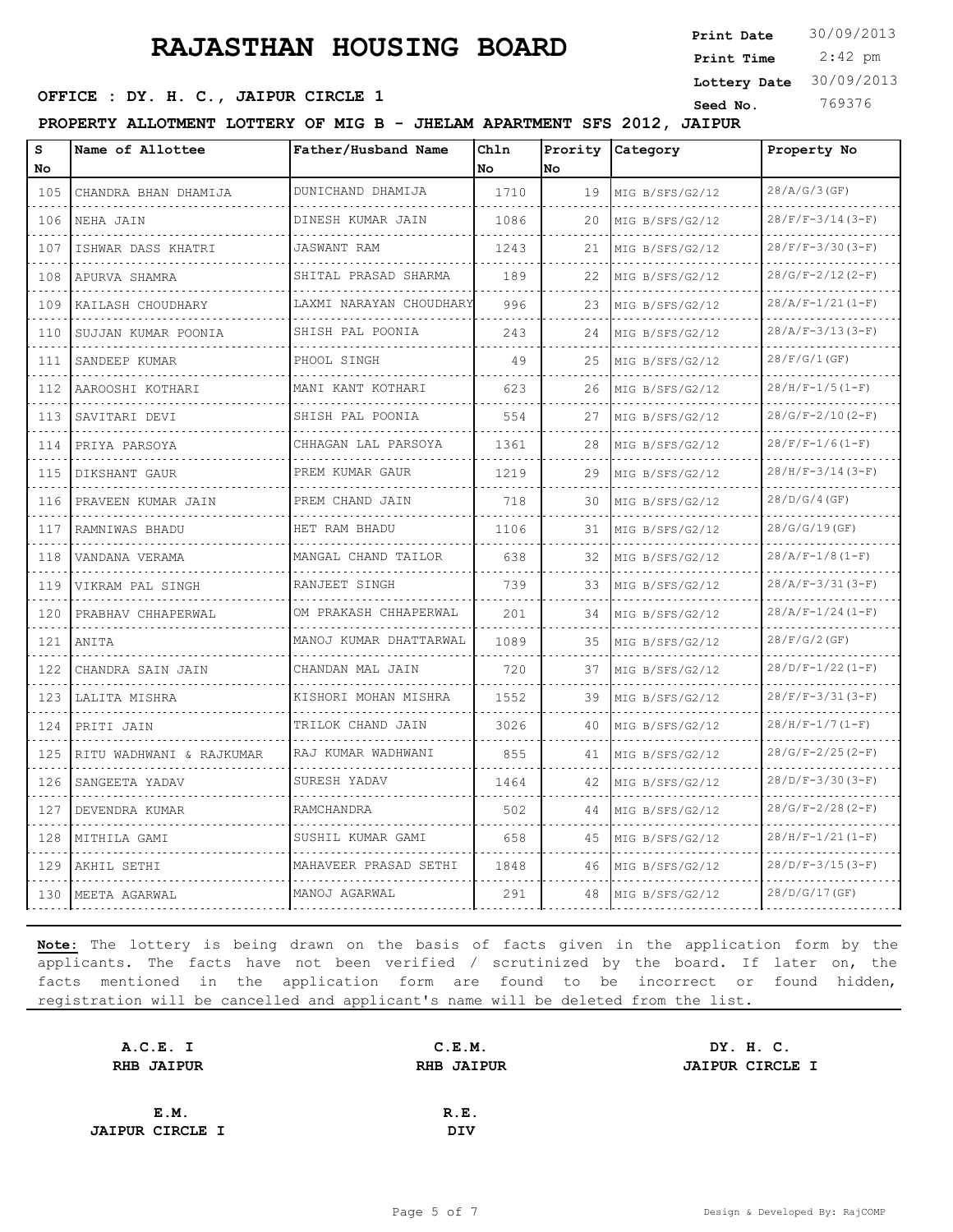2:42 pm **Print Date**  $30/09/2013$ **Print Time Lottery Date** 30/09/2013

### **OFFICE : DY. H. C., JAIPUR CIRCLE 1** Seed No. 369376

**PROPERTY ALLOTMENT LOTTERY OF MIG B - JHELAM APARTMENT SFS 2012, JAIPUR**

| S<br>No                            | Name of Allottee     | Father/Husband Name   | Chln<br>No | Prority<br>lNo. | Category                                 | Property No                    |
|------------------------------------|----------------------|-----------------------|------------|-----------------|------------------------------------------|--------------------------------|
| 131                                | GHANSHYAM MITTAL     | BABU LAL MITTAL       | 1323       | 49              | MIG B/SFS/G2/12                          | $28/H/F-1/22(I-F)$             |
| .<br>132                           | SAROJ GUPTA          | .<br>GOPAL LAL GUPTA  | 559        | 50              | .<br>MIG B/SFS/G2/12                     | .<br>$28/A/F-2/11(2-F)$        |
| 133                                | VIRAT SETH           | .<br>LALIT SETH       | 1174       | 51              | MIG B/SFS/G2/12                          | $28/G/F-2/9(2-F)$              |
| 134                                | AJAY SAXENA          | JAGDISH NATHA SAXENA  | 1785       | 52              | MIG B/SFS/G2/12                          | $28/H/F-1/6(1-F)$              |
| 135                                | REKHA SHARMA         | .<br>JAGDISH SHARMA   | 1836       | 53              | .<br>MIG B/SFS/G2/12                     | 28/D/G/18(GF)                  |
| 136                                | RAJNI SINGH          | LAL SINGH             | 1699       | 54              | MIG B/SFS/G2/12                          | 28/F/G/19(GF)                  |
| 137                                | RAJESH S DIXIT       | SAWARMAL              | 61         | 55              | MIG B/SFS/G2/12                          | $28/G/F-2/26(2-F)$             |
| .<br>138                           | NEENA AGARWAL        | ANUPAM KUMAR          | 1024       | 1               | .<br>MIG B/SFS/G2/12                     | <u>.</u><br>$28/A/F-3/14(3-F)$ |
| 139                                | SUDHIR KAVDIA        | RATAN SINGH KAVDIA    | 3028       | 2               | MIG B/SFS/G2/12                          | $28/G/F-1/6(I-F)$              |
| 140                                | RAVINDRA PAL SINGH   | BHANWAR PAL SINGH     | 1884       | 3               | MIG B/SFS/G2/12                          | $28/G/F-2/26(2-F)$             |
| $  -$<br>141                       | BHIM RAJ             | JAS RAJ               | 1646       | $\mathbf{1}$    | decembra de caracterí<br>MIG B/SFS/G4/12 | $28/D/F-3/29(3-F)$             |
| 142                                | HEM SINGH            | MOOL CHAND            | 1088       | 2               | MIG B/SFS/G4/12                          | 28/D/G/1(GF)                   |
| 143                                | ADITI KALRA          | SHIV DAYAL KALRA      | 235        | 3               | MIG B/SFS/G4/12                          | 28/H/G/3(GF)                   |
| $\sim$ $\sim$ $\sim$ $\sim$<br>144 | MOOL CHAND           | .<br>CHHOTU RAM       | 1084       |                 | MIG B/SFS/G4/12                          | $28/F/F-2/27(2-F)$             |
| 145                                | RAJ KUMAR            | MOOL CHAND            | 410        | 5               | MIG B/SFS/G4/12                          | $28/D/F-3/16(3-F)$             |
| 146                                | HEM RAJ KHATIK       | KALYAN SAHAI KHATIK   | 1372       | 6               | MIG B/SFS/G4/12                          | $28/D/F-1/8(1-F)$              |
| $\sim$ $\sim$ $\sim$ $\sim$<br>147 | SATYA DEVI           | DULI CHAND            | 1720       |                 | MIG B/SFS/G4/12                          | $28/A/F-2/12(2-F)$             |
| 148                                | AMRIT LAL MEENA      | CHIRANJI LAL MEENA    | 1518       | 1               | MIG B/SFS/G5/12                          | $28/F/F-3/15(3-F)$             |
| 149                                | JAG RAM MEENA        | RAM SAHAI MEENA       | 1535       | 2               | MIG B/SFS/G5/12                          | 28/G/G/17(GF)                  |
| .<br>150                           | RAM DAYAL MEENA      | .<br>JAI PHOOL MEENA  | 92         | 3               | MIG B/SFS/G5/12                          | $28/F/F-1/8 (1-F)$             |
| 151                                | VISHRAM MEENA        | .<br>MISHRI LAL MEENA | 423        | 4               | MIG B/SFS/G5/12                          | $28/H/F-2/26(2-F)$             |
| 152                                | OM PRAKASH MEENA     | RAM SAHAY MEENA       | 424        | 5               | MIG B/SFS/G5/12                          | $28/G/F-2/10(2-F)$             |
| الدالد الدالدا<br>153              | SANJAY KUMAR MEENA   | .<br>BRIJ LAL MEENA   | 988        | 6               | MIG B/SFS/G5/12                          | $28/F/F-2/12(2-F)$             |
| 154                                | RAJENDRA KUMAR MEENA | RAM PHOOL MEENA       | 992        | 7               | MIG B/SFS/G5/12                          | $28/G/F-2/11(2-F)$             |
| $  -$<br>155                       | HEMLATA MEENA        | RAJ PAL MEENA         | 93         | 9               | MIG B/SFS/G5/12                          | $28/F/F-1/7(1-F)$              |
| .<br>156                           | JITENDRA KUMAR MEENA | KANHAYA LAL MEENA     | 722        | 10              | MIG B/SFS/G5/12                          | 28/H/G/17(GF)                  |

| A.C.E. I               | C.E.M.            | DY. H. C.              |
|------------------------|-------------------|------------------------|
| <b>RHB JAIPUR</b>      | <b>RHB JAIPUR</b> | <b>JAIPUR CIRCLE I</b> |
|                        |                   |                        |
| E.M.                   | R.E.              |                        |
| <b>JAIPUR CIRCLE I</b> | <b>DIV</b>        |                        |